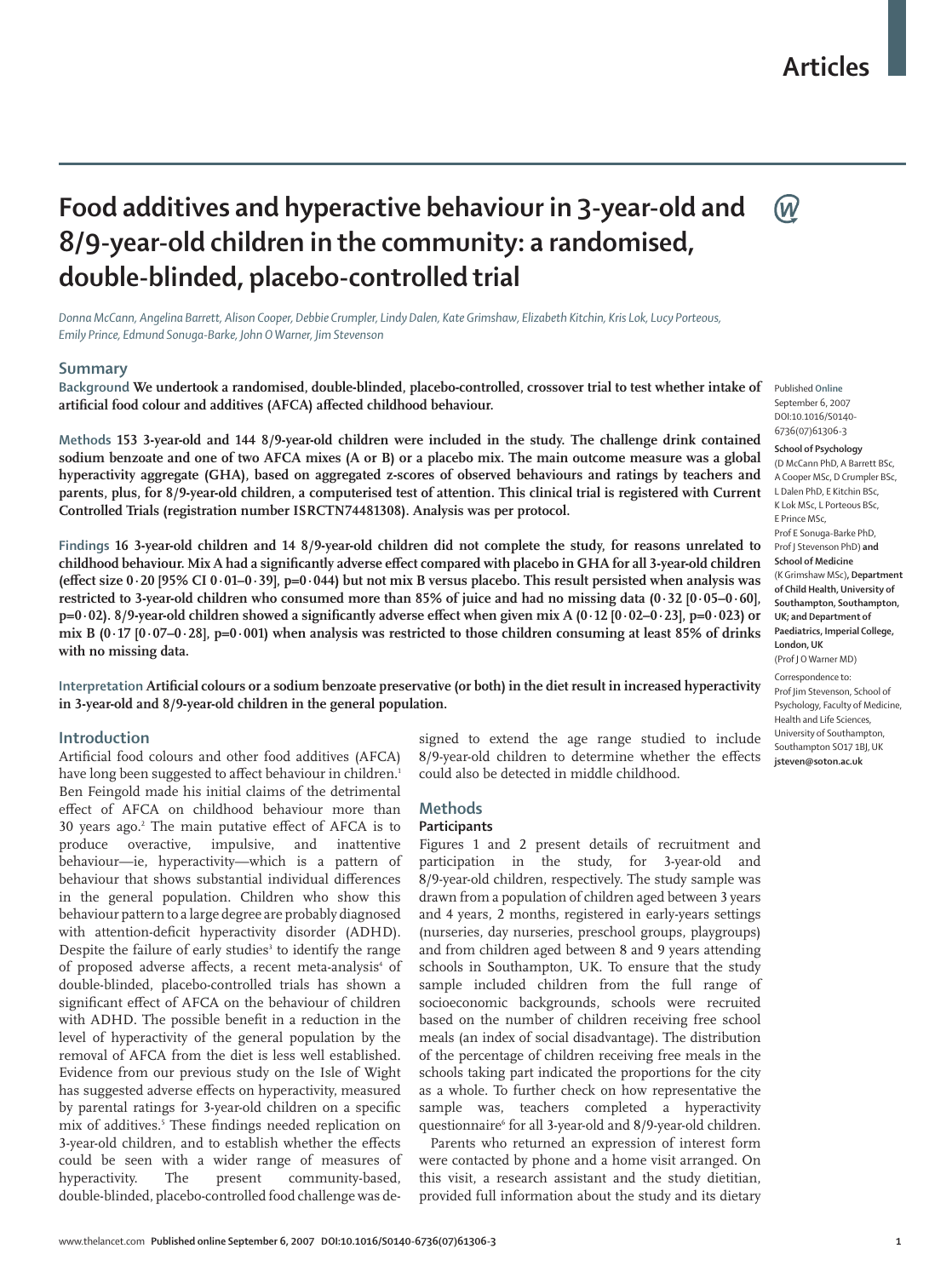

*Figure 1:* **Enlistment of 3-year-old participants**

implications, and written informed consent was obtained. The study dietitian also obtained a report based on 24-h recall by the parent of the child's pretrial diet, which allowed an assessment of baseline levels of the number of foods containing additives consumed by the child in the previous 24 h. The study was approved by the local research ethics committee (reference no 04/Q1702/61) and written informed consent was obtained from parents. Participating early-years settings received  $f$ 250 and each school £500 as a contribution towards school funds for the benefit of all children.

#### **Study design and challenge protocols**

The study design and challenge protocols for both ages were similar. Children were entered into this study with a within-subject crossover between two active mixes (A and B) and a placebo drink.

The two active mixes differed both in the quantities of additives and the specific additives included. Mix A was similar to the active challenge used in the Isle of Wight study,<sup>5</sup> and mix B was selected to indicate the current average daily consumption of food additives by 3-year-old and 8/9-year-old children in the UK.7 Both mixes included sodium benzoate, which had been included in the challenge on the Isle of Wight study and in previous studies.<sup>8,9</sup>

Mix A for 3-year-old children included 20 mg of artificial food colourings (5 mg sunset yellow [E110], 2⋅5 mg carmoisine [E122], 7⋅5 mg tartrazine [E102], and 5 mg ponceau 4R [E124, Forrester Wood, Oldham, UK]) and 45 mg of sodium benzoate [E211, Sigma Aldridge, Gillingham, UK]). Active mix B included 30 mg of artificial food colourings (7⋅5 mg sunset yellow, 7⋅5 mg carmoisine, 7⋅5 mg quinoline yellow [E110], and 7⋅5 mg allura red AC [E129]) and 45 mg of sodium benzoate.

Mix A amounts for 8/9-year-old children were multiplied by 1⋅25 to account for the increased amount of food consumed by children at this age. Therefore, mix A included 24⋅98 mg of artificial food colourings



*Figure 2:* **Enlistment of 8/9-year-old participants**

(6⋅25 mg sunset yellow, 3⋅12 mg carmoisine, 9⋅36 mg tartrazine, and 6⋅25 mg ponceau 4R) and 45 mg of sodium benzoate. Active mix B included 62⋅4 mg of artificial food colourings (15⋅6 mg sunset yellow, 15⋅6 mg carmoisine, 15⋅6 mg quinoline yellow, and 15⋅6 mg allura red AC) and 45 mg of sodium benzoate.

Doses for mixes A and B for 3-year-old children were roughly the same as the amount of food colouring in two 56-g bags of sweets. For 8/9-year-old children, the dose for mix A was equal to about two bags of sweets a day and for mix B about four bags of sweets a day.

After a week on their typical diet (week 0: baseline diet), the artificial colours to be used in the challenges and sodium benzoate were withdrawn from their diet for 6 weeks. Over this period when challenge with active or placebo drinks were given, additive withdrawal continued (week 1: withdrawal period but receiving placebo; weeks 2, 4, and 6: challenge with randomisation to two active periods and one placebo period; weeks 3 and 5: washout continuing on placebo). During this period, 3-year-old children received the challenge and washout-placebo drinks on a weekly basis and consumed mixed fruit juices (placebo or active) at home (300 mL/day for 3-yearold children, 625 mL/day for 8/9-year-old children), provided in identical sealed bottles. At the beginning of the study, children were assigned by the study administrator by a random-number generator to receive one of six possible sequences of placebo, active mix A, or active mix B challenges across weeks 2, 4, and 6.

A masked testing by two independent panels of 20 young adults showed that the active and placebo juice drinks could not be differentiated. When asked if the mix contained additive, 16 (40%), 21 (52%), and 26 (65%) adults responded positively for mix A, mix B, and placebo, respectively. We recorded no significant differences between these proportions (Friedman test,  $\chi^2=4.412$ , df=2). Therefore, no reliable differences were seen between the look and taste of the drinks. The only difference in the composition of the placebo and active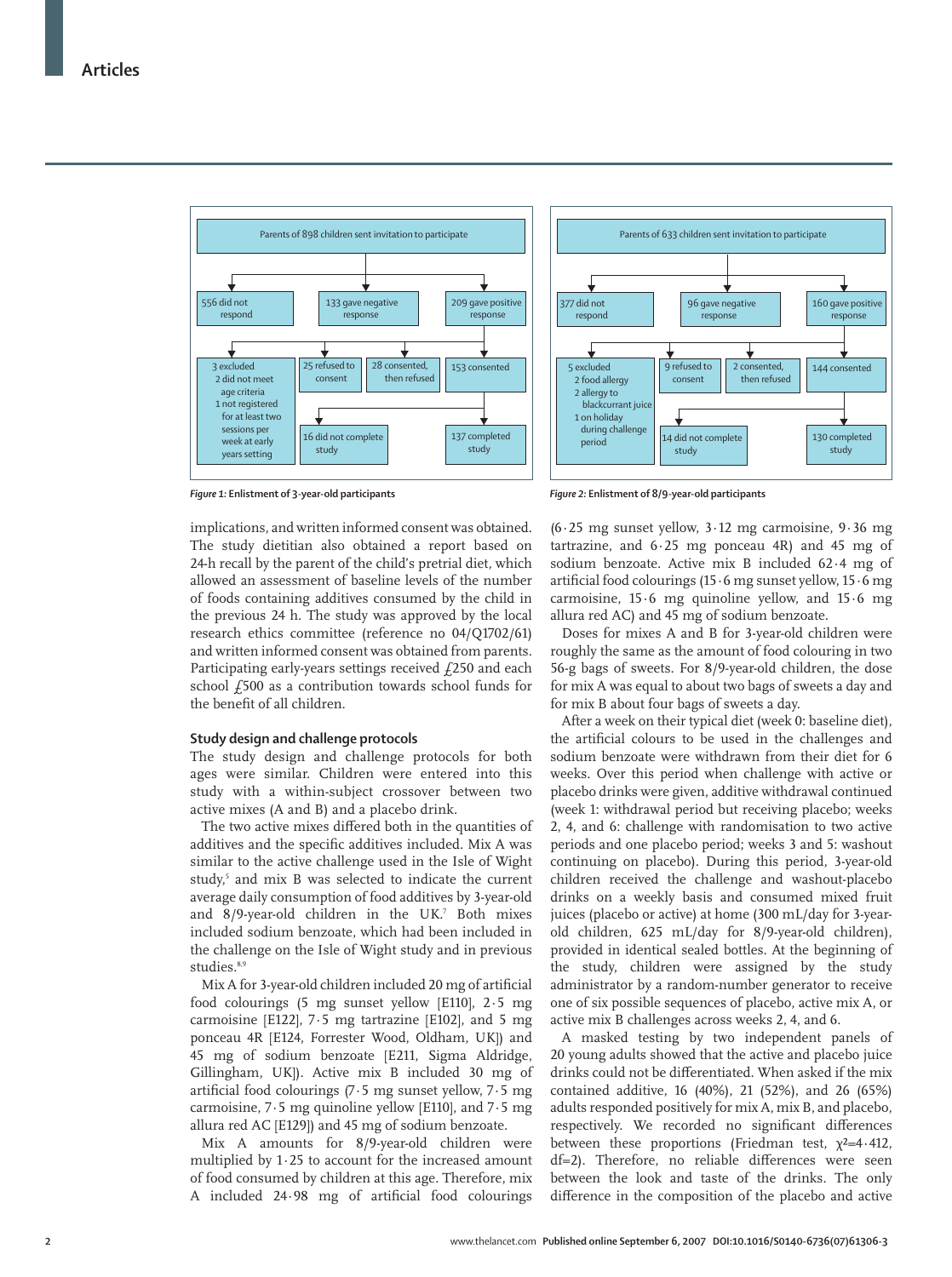mixes was the presence of the AFCA in the active mix with some variation in the proportions of the fruit juices to ensure matching colour and taste for the placebo and active drinks. The child's family and the research team were masked to the challenge allocation. The study administrator assigned the challenge sequence and assisted in the preparation and packaging of juice drinks that were then delivered by the masked research team to homes every week, when questionnaires and other forms were obtained and dispensed. Parents completed a daily diary of juice consumption and compliance with the diet over the study period. Parents also recorded a mistake event when a child consumed a portion of food containing the artificial colours or sodium benzoate. Any bottles containing juice not consumed in the previous week were obtained, returned to the study office, and measured to help validate, if possible, parental reports of juice consumption by children.

## **Global hyperactivity aggregate (GHA)**

Three measures of behaviour were used to calculate GHA for 3-year-old children, with an additional measure for 8/9-year-old children. First, the abbreviated ADHD rating scale IV (teacher version)<sup>6</sup> was used. A total score was obtained for ten of the 18 items (inattentive=5, hyperactive=5) in this questionnaire, which was completed to describe the frequency of the specific behaviours displayed over the past week, for every week of the study. Parent behaviour was the second measure, by use of the abbreviated Weiss-Werry-Peters (WWP) hyperactivity scale,<sup>10</sup> which has been used in several studies to assess hyperactivity.<sup>11,12</sup> Interparent agreement is good for ratings of childhood behaviour (r=0⋅82).13 Parents rated their child's behaviour during the previous week for seven items previously used (switching activities; interrupting or talking too much; wriggling; fiddling with objects or own body; restless; always on the go; concentration),<sup>4</sup> from which we obtained a total score. For 8/9-year-old children, we used an abbreviated ADHD rating scale IV (parent version)<sup>14</sup> to measure parent behaviour, whereby a ten-item questionnaire was completed by parents every week.

A third measure was the classroom observation code,<sup>15</sup> which assesses the occurrence of 12 mutually exclusive behaviours during structured didactic teaching and during periods of independent work under teacher supervision. To develop this measure, the behaviours had been selected to indicate components of ADHD that are shown in the classroom. After observers (psychology graduates) were given extensive training, the inter-rater reliability of the classroom observation code, tested before and during the study, exceeded 0⋅87. Children were observed for 24 min every week (three observation sessions of 8 min each) and a total weekly mean score was derived from the total score over every session. The code was slightly modified for 3-year-old children, since preschool children in the UK are not usually given structured or didactic teaching sessions and tend to

engage in activities rather than in tasks. Observation took place over a range of activities and the off -task category in the code was scored when the child switched activities.

A fourth measure for 8/9-year-old children was the Conners continuous performance test II (CPTII),<sup>16</sup> a test using visual stimuli of 14-min duration and is widely used to assess attention and the response inhibition component of executive control. We used four scores (SE of reaction time, % of commission errors, d´ [discriminability index], and β) to derive a weekly aggregate score. This subset of indicators from the CPTII has been shown to be highly correlated with the ADHD rating scale.<sup>17</sup>

The GHA was developed to measure individual differences in hyperactivity using different sources (teacher, parent ratings, direct observation, and a computerised test) and covering the components of hyperactivity (overactivity, impulsivity, and inattention). Weekly scores for every child were standardised to time 0 at baseline (T0). Weekly standardised (z) aggregate scores were calculated as: (score minus mean score at T0) divided by SD at T0. The GHA was an equally weighted aggregate of the weekly z-scores, and calculated only when at least two (or three for 8/9-year-old children) of

|                                                                                                                                                                                                                        | sample analysis (n=153) | 3-year-old children in total 8/9-year-old children in total<br>sample analysis (n=144) |
|------------------------------------------------------------------------------------------------------------------------------------------------------------------------------------------------------------------------|-------------------------|----------------------------------------------------------------------------------------|
| Racial background                                                                                                                                                                                                      |                         |                                                                                        |
| White                                                                                                                                                                                                                  | 126 (82%)               | 130 (90%)                                                                              |
| Other                                                                                                                                                                                                                  | 15 (10%)                | 14 (10%)                                                                               |
| Missing data                                                                                                                                                                                                           | 12 (8%)                 |                                                                                        |
| <b>Marital status</b>                                                                                                                                                                                                  |                         |                                                                                        |
| Married/partner                                                                                                                                                                                                        | 127 (83%)               | 115 (80%)                                                                              |
| Single/separated/divorced/widowed                                                                                                                                                                                      | 26 (17%)                | 29 (20%)                                                                               |
| NSSC (father)                                                                                                                                                                                                          |                         |                                                                                        |
| Higher occupations                                                                                                                                                                                                     | 34 (22%)                | 37 (26%)                                                                               |
| Intermediate occupations                                                                                                                                                                                               | 26 (17%)                | 18 (13%)                                                                               |
| Lower occupations                                                                                                                                                                                                      | 51 (33%)                | 44 (31%)                                                                               |
| Never worked/long-term unemployed                                                                                                                                                                                      | 4(3%)                   | 7(5%)                                                                                  |
| No father present                                                                                                                                                                                                      | 26 (17%)                | 29 (20%)                                                                               |
| Missing data                                                                                                                                                                                                           | 12 (8%)                 | 9(6%)                                                                                  |
| NSSC (mother)                                                                                                                                                                                                          |                         |                                                                                        |
| Higher occupations                                                                                                                                                                                                     | 31 (20%)                | 38 (26%)                                                                               |
| Intermediate occupations                                                                                                                                                                                               | 18 (12%)                | 26 (18%)                                                                               |
| Lower occupations                                                                                                                                                                                                      | 66 (43%)                | 32 (22%)                                                                               |
| Never worked/long-term unemployed                                                                                                                                                                                      | 26 (17%)                | 32 (22%)                                                                               |
| Missing data                                                                                                                                                                                                           | 12 (8%)                 | 16 (11%)                                                                               |
| Mother's education                                                                                                                                                                                                     |                         |                                                                                        |
| School attendance up to age 16 years (no<br>qualifications or certificates below "A" level)                                                                                                                            | 53 (35%)                | 60 (42%)                                                                               |
| "A" levels                                                                                                                                                                                                             | 61 (40%)                | 42 (29%)                                                                               |
| University degree/postgraduate qualification                                                                                                                                                                           | 27 (18%)                | 27 (19%)                                                                               |
| Missing data                                                                                                                                                                                                           | 12 (8%)                 | 15 (10%)                                                                               |
| Data are n (%). NSSC=national statistics social class. <sup>20</sup> Higher=managerial and professional. Intermediate=self-<br>employed. Lower=routine work. "A" levels=pre-university, school examinations in the UK. |                         |                                                                                        |

*Table 1:* **Characteristics of parents of children enlisted in study**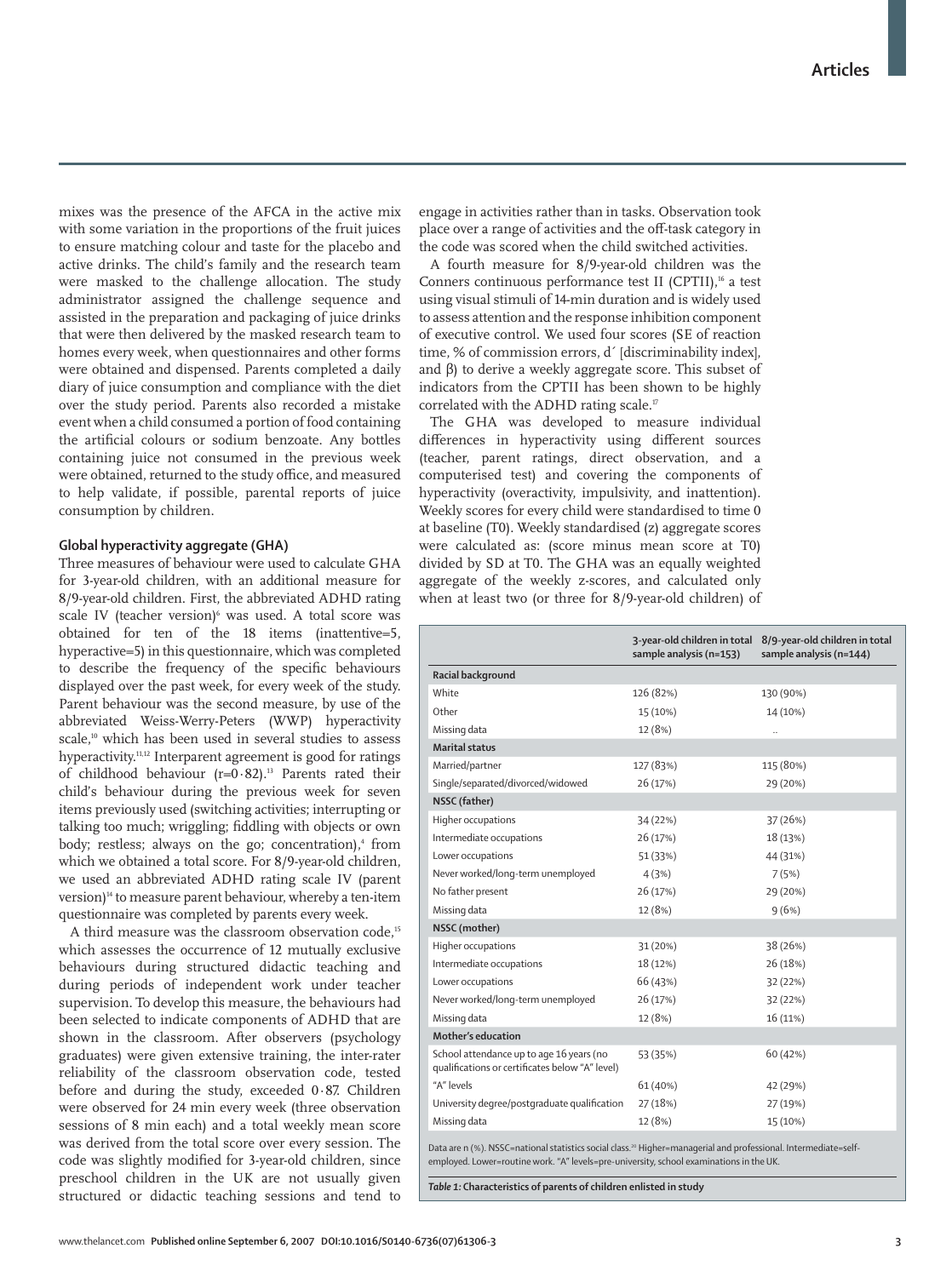|                                | Mix A        |               | Mix B        |               | Placebo      |               |
|--------------------------------|--------------|---------------|--------------|---------------|--------------|---------------|
|                                | $\mathsf{n}$ | mean (SD)     | $\mathsf{n}$ | mean (SD)     | $\mathsf{n}$ | mean (SD)     |
| 3-year-old children            |              |               |              |               |              |               |
| Entire sample (n=140)          | 131          | $-0.11(1.03)$ | 134          | $-0.14(1.03)$ | 129          | $-0.32(1.11)$ |
| $\geq$ 85% consumption (n=130) | 104          | $-0.11(1.03)$ | 108          | $-0.15(1.07)$ | 99           | $-0.39(1.07)$ |
| Complete case (n=73)           | 73           | $-0.14(1.04)$ | 73           | $-0.26(1.05)$ | 73           | $-0.44(0.98)$ |
| 8/9-year-old children          |              |               |              |               |              |               |
| Whole sample (n=136)           | 132          | 0.25(0.97)    | 133          | 0.33(1.10)    | 127          | 0.19(1.03)    |
| $\geq$ 85% consumption (n=119) | 104          | 0.26(0.93)    | 112          | 0.32(1.09)    | 103          | 0.19(1.04)    |
| Complete case (n=91)           | 91           | 0.27(0.92)    | 91           | 0.35(1.08)    | 91           | 0.19(1.06)    |
|                                |              |               |              |               |              |               |

*Table 2:* **Mean GHA scores for 3-year-old and 8/9-year-old children by challenge type** 

|                          | Entire sample (n=140)                       | Group with $\geq 85\%$<br>consumption (n=130) | Complete case group (n=73)                                                                                  |
|--------------------------|---------------------------------------------|-----------------------------------------------|-------------------------------------------------------------------------------------------------------------|
| Model 1                  |                                             |                                               |                                                                                                             |
| Intercept                | $-0.31$ ( $-0.49$ to $-0.13$ ) <sup>*</sup> | $-0.33$ ( $-0.53$ to $-0.13$ ) <sup>+</sup>   | $-0.44$ ( $-0.68$ to $-0.21$ ) <sup>+</sup>                                                                 |
| Challenge type           |                                             |                                               |                                                                                                             |
| Mix A vs placebo         | 0.20 (0.01 to 0.40)‡                        | 0.24 (0.02 to 0.47)‡                          | 0.31 (0.04 to 0.58)‡                                                                                        |
| Mix B vs placebo         | $0.16$ (-0.04 to 0.35)                      | $0.16$ (-0.07 to 0.38)                        | $0.19$ (-0.08 to 0.46)                                                                                      |
| Model 2                  |                                             |                                               |                                                                                                             |
| Intercept                | $-0.54$ (-0.89 to $-0.18$ )*                | $-0.51$ ( $-0.92$ to $-0.11$ )                | $-0.58$ ( $-1.08$ to $-0.09$ )‡                                                                             |
| Challenge type           |                                             |                                               |                                                                                                             |
| Mix A vs placebo         | 0.20 (0.01 to 0.39)‡                        | 0.28 (0.05 to 0.51)‡                          | 0.32 (0.05 to 0.60)‡                                                                                        |
| Mix B vs placebo         | $0.17$ (-0.03 to 0.36)                      | $0.19 (-0.04 to 0.41)$                        | $0.21$ (-0.06 to 0.48)                                                                                      |
| Week of study            |                                             |                                               |                                                                                                             |
| Week 2 vs week 6         | $0.15 (-0.05 to 0.34)$                      | $0.15$ (-0.08 to 0.38)                        | $0.19$ (-0.08 to 0.46)                                                                                      |
| Week 4 vs week 6         | $0.17$ (-0.03 to 0.36)                      | 0.23 (0.00 to 0.46)‡                          | $0.19$ (-0.09 to 0.46)                                                                                      |
| Sex                      | $0.18 (-0.10 to 0.45)$                      | 0.22 (-0.07 to 0.51)                          | $0.05 (-0.31 to 0.40)$                                                                                      |
| Baseline GHA score       | 0.46 (0.26 to 0.66) <sup>†</sup>            | 0.54 (0.31 to 0.76) <sup>+</sup>              | 0.36 (0.06 to 0.66)‡                                                                                        |
| Pretrial diet            | $0.08 (-0.02 \text{ to } 0.19)$             | $0.07$ (-0.04 to 0.18)                        | $0.09$ (-0.04 to 0.23)                                                                                      |
| Maternal education level | $-0.01$ ( $-0.29$ to $0.28$ )               | $-0.04$ ( $-0.34$ to $0.26$ )                 | $-0.03$ ( $-0.41$ to $0.35$ )                                                                               |
| Maternal social class    | $0.15 (-0.44$ to $0.13)$                    | $-0.23$ ( $-0.53$ to $0.08$ )                 | $-0.21$ ( $-0.58$ to $0.16$ )                                                                               |
|                          |                                             |                                               | Data are estimate (95% CI). *p<0·01. †p<0·001. ‡p<0·05. Complete case=≥85% consumption and no missing data. |

Model 1=challenge type alone. Model 2=challenge type with additional factors controlled.

*Table 3:* **General GHA estimates in linear mixed models during challenge period for 3-year-old children**

these behaviour scores were present for any week (one of which being for the classroom observation code) and averaged across the number of available scores. A high GHA indicates more hyperactivity.

#### **Statistical analysis**

Although the study designs for the two age groups were similar, the difference in composition of the GHA, and in the dose of AFCA used, meant that data from the two studies could not be analysed jointly. Therefore, we treated the studies as parallel but independent.

Linear mixed-model methods<sup>18,19</sup> in SPSS (version 14.0) were used to analyse data. Several possible covariates were thought to be significantly related to GHA (eg, sex). Two models were tested separately for each age for the effects on GHA in challenge weeks. Model 1 used the challenge type alone as a fixed effect testing for mix A against placebo and mix B against placebo. In model 2, in addition to challenge type, the effects of the following factors were adjusted for: week during study, sex, GHA in baseline week, number of additives in pretrial diet, maternal educational level, and social class. A compound symmetry covariance matrix provided the best-fit model for 3-year-old children and an unstructured covariance matrix for 8/9-year-old children. The study was powered to detect differences between the active and placebo periods and, accordingly in each case, the effects of mix A and mix B were compared with that of placebo. We anticipated that the additional controls on placebo effects would result in an effect size smaller than that achieved in the Isle of Wight study.<sup>5</sup> A sample of 80 children had 80% power at  $\alpha = 0.05$  to identify an effect size of  $0.32$  ie, the magnitude of the difference in GHA mean score changes (SD). This value was lower than that achieved in the previous study  $(0.51)$ . We were uncertain about the number of children and families who would comply with the demands of a 7-week study, so we set a target of 120 children to reduce the effect of attrition on power, which was eventually exceeded in both age groups.

The analyses were replicated for the full sample, a high consumption group (≥85% consumption of drinks in any challenge week), and a complete case group  $(≥85%$ consumption in all challenge weeks and no missing GHA). The high consumption and complete case groups were included to determine whether non-compliance and the method of handling missing data affected the pattern of results. Analysis was per protocol.

This clinical trial is registered with Current Controlled Trials (registration number ISRCTN74481308).

### **Role of the funding source**

The sponsor of the study had no role in study design, data collection, data analysis, data interpretation, or writing of the report. The corresponding author had full access to all the data in the study and had final responsibility for the decision to submit for publication.

#### **Results**

Of 153 children (mean age 43·5 months [SD 4·5]) enlisted, 79 were boys  $(43.5 \text{ months } [4.6])$  and 74 were girls (43·4 months [4·3]). Table 1 provides parents' characteristics for the entire sample. We saw no significant differences in these background characteristics between groups assigned to receive the challenge drinks in different orders during each of the six periods. The proportion of children in each of five quintile ranges on the teachers questionnaire<sup>6</sup> was not significantly different for the sample or for the total population (n=898,  $\chi^2$  [4]=1.60).

16 (10%) 3-year-old children failed to complete the study. Age, sex, and marital status of the parents had no effect on study completion and children were no more likely to drop out during active challenge weeks than placebo. In only one case was this failure to complete related to problems with the child's behaviour. Of those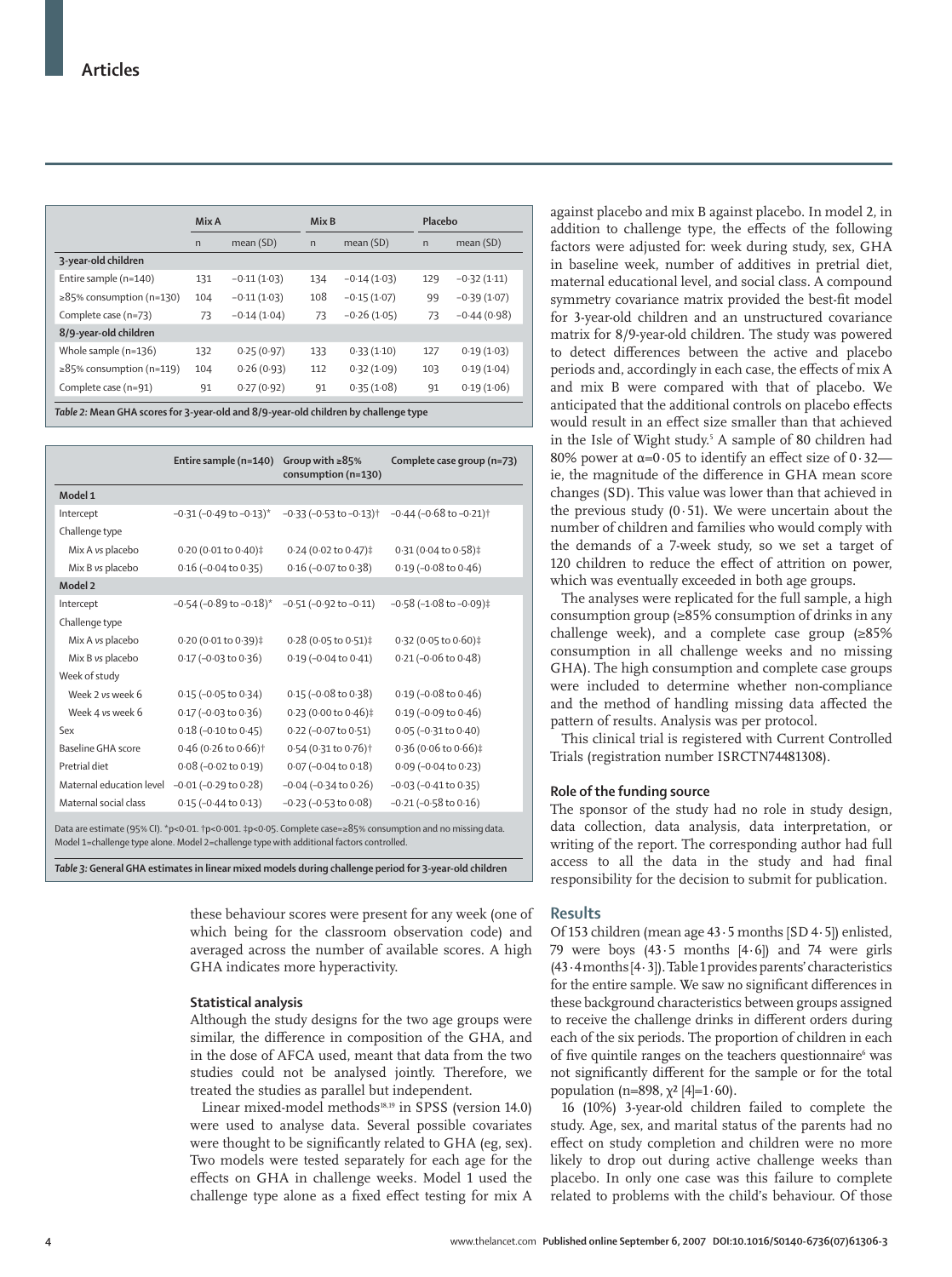

**Figure 3: Estimated marginal means by challenge type and difference in estimated means in GHA under model 2 for 3-year-old children**  Bars=95% CJ. Dashed line=zero difference between mean GHA under active mix and mean GHA under placebo.

children lost to the study, 12 had a mean of 41% consumption in the first challenge week and data were missing for four children. 128 (93%) of the 137 children who completed the study consumed more than two-thirds of all drinks, of which 103 (80%) consumed 85% or more (ie, at least six of seven daily drinks per week). Only one of the remaining nine children drank less than 50% of placebo and active drinks during the study period. The occurrence of dietary infractions or mistakes by 3-year-old children was low (0=33% of children, 1–2=31%,  $3-4=18.3\%$ ,  $>4=17\%$ ). Rate of infractions did not differ during active and placebo weeks.

117 (76%) 3-year-old children had complete GHA data over active and placebo weeks, 19 (12%) had two GHA scores, and one had one score. Of children who left the

|                           | Enitre sample (n=136)         | Group with $\geq 85\%$<br>consumption (n=119) | Complete case group (n=91)               |
|---------------------------|-------------------------------|-----------------------------------------------|------------------------------------------|
| Model 1                   |                               |                                               |                                          |
| Intercept                 | $0.16$ (-0.01 to 0.34)        | 0.09 (-0.09 to 0.27)                          | $0.11$ (-0.10 to 0.32)                   |
| Challenge type            |                               |                                               |                                          |
| Mix A vs placebo          | $0.08$ (-0.02 to 0.18)        | 0.12 (0.02 to 0.23)*                          | 0.14 (0.03 to 0.24)*                     |
| Mix B vs placebo          | 0.12 (0.03 to 0.22)*          | 0.15 (0.05 to 0.25) <sup>+</sup>              | 0.17 (0.06 to 0.28) <sup>†</sup>         |
| Model 2                   |                               |                                               |                                          |
| Intercept                 | $0.02$ (-0.22 to $0.26$ )     | $0.14 (-0.08 to 0.37)$                        | 0.14 (-0.12 to 0.39)                     |
| Challenge type            |                               |                                               |                                          |
| Mix A vs placebo          | $0.08$ (-0.02 to 0.17)        | $0.09$ (-0.01 to $0.19$ )                     | $0.12$ (0.02 to $0.23$ )*                |
| Mix B vs placebo          | 0.12 (0.03 to 0.22)*          | 0.15 (0.05 to 0.25) <sup>+</sup>              | 0.17 (0.07 to 0.28) <sup>+</sup>         |
| Week of study             |                               |                                               |                                          |
| Week 2 vs week 6          | $-0.11$ $(-0.21$ to $0.00)^*$ | $-0.19$ ( $-0.29$ to $-0.08$ ) <sup>†</sup>   | $-0.20$ ( $-0.32$ to $-0.09$ ) $\dagger$ |
| Week 4 vs week 6          | $0.06$ (-0.03 to 0.14)        | $0.04 (-0.06 to 0.13)$                        | $0.03$ (-0.07 to 0.13)                   |
| Sex                       | $0.16$ (-0.03 to 0.35)        | $0.08$ (-0.10 to 0.26)                        | $0.11 (-0.09 to 0.31)$                   |
| <b>Baseline GHA score</b> | 0.78 (0.69 to 0.88)‡          | 0.79 (0.71 to 0.88)‡                          | 0.79 (0.70 to 0.89)‡                     |
| Pretrial diet             | $0.04 (-0.02 to 0.10)$        | $0.03$ (-0.03 to $0.09$ )                     | $0.02$ (-0.05 to $0.09$ )                |
| Maternal education level  | $-0.02$ (0.20 to 0.16)        | $-0.02$ ( $-0.19$ to $0.15$ )                 | $0.01 (-0.18 to 0.21)$                   |
| Maternal social class     | $0.04 (-0.14 to 0.22)$        | $-0.03$ ( $-0.20$ to $0.14$ )                 | $-0.06$ ( $-0.25$ to $0.13$ )            |

Data are estimate (95% CI). \*p<0·05. †p<0·01. ‡p<0·001. Complete case=≥85% consumption and no missing data. Model 1=challenge type alone. Model 2=challenge type with additional factors controlled.

*Table 4:* **General GHA estimates in linear mixed models during challenge period for 8/9-year-old children**

study, 12 provided one score, and four had missing data.

Table 2 shows the mean GHA scores under each of the three challenge types. For the challenge periods in weeks 2, 4, and 6, preliminary analyses had shown no effect of the type of challenge in the previous challenge period on the GHA; therefore, the washout periods had eradicated carry-over effects. Table 3 shows the results of the linear mixed-model analyses for 3-year-old children. For model 1 (the unadjusted effects of challenge type), all three samples had significant adverse effects of mix A on GHA compared with placebo. The higher GHA scores for mix B were not significantly greater than for placebo. Under model 2, with the effects of other factors controlled, the effect of mix A was significant for the entire sample (table 2,  $p=0.044$ ), by contrast with that of mix B  $(p=0.093)$ . When the analyses are restricted to those children with at least 85% juice consumption, the adverse effect of mix A on behaviour was still significant (p=0·016), but non-significant for mix B (p=0·098). The complete case groups showed the same pattern of results (mix A,  $p=0.020$ ; mix B,  $p=0.131$ ). Figure 3 shows estimated marginal mean scores after adjustment for factors in model 2.

Of 144 8/9-year-old children (mean age 106·3 months  $[SD 5.9]$ ) enlisted to the study, 75 were boys  $(106.4)$ months  $[6.1]$  and 69 were girls  $(106.1 \text{ months } [5.8])$ . Table 1 provides parents' characteristics for the entire sample. We recorded no significant differences in these background characteristics between groups of children assigned to receive the challenge drinks in different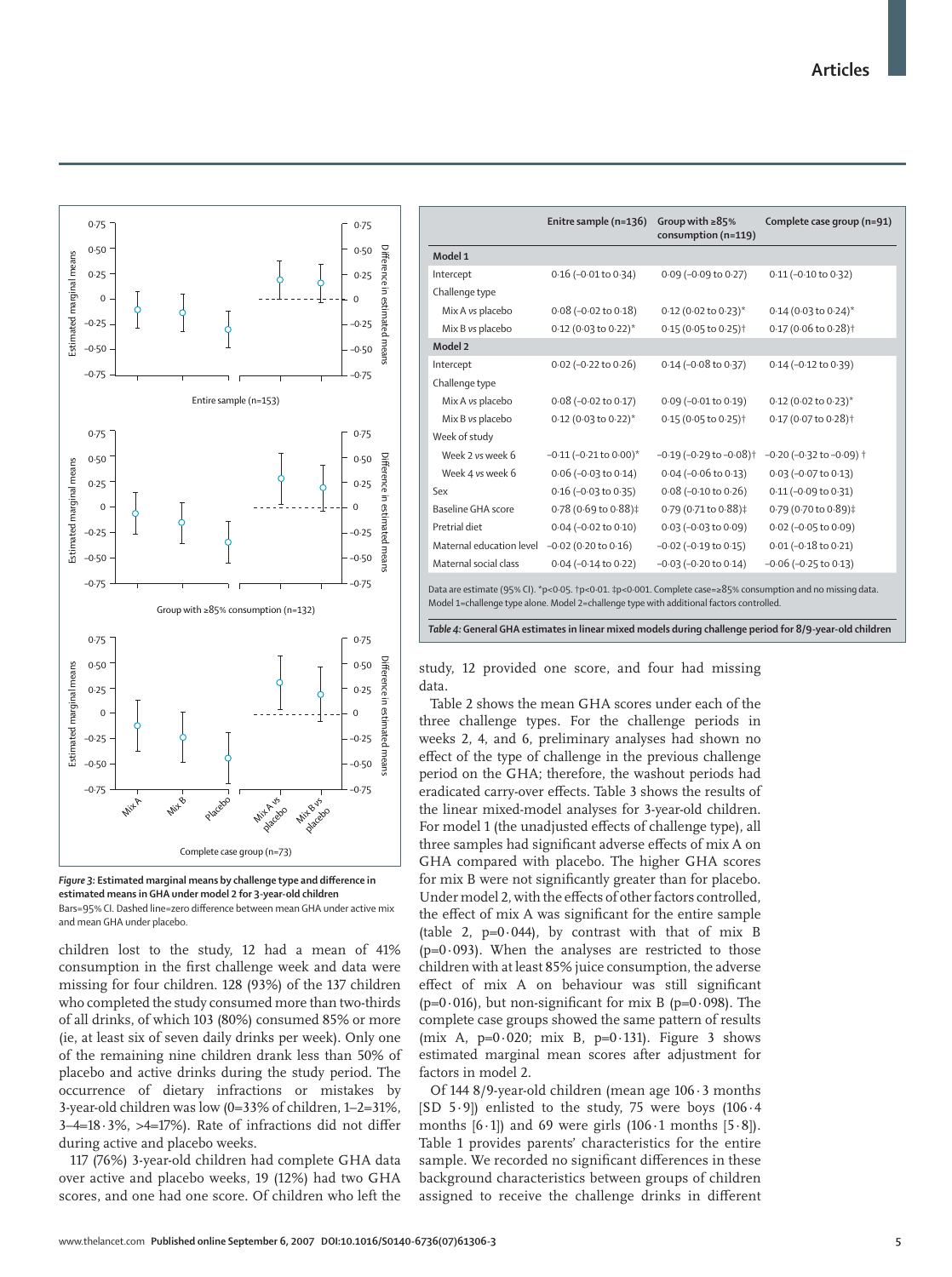

Figure 4: Estimated marginal means by challenge type and difference in **estimated means in GHA under model 2 for 8/9-year-old children** Bars=95% CJ. Dashed line=zero difference between mean GHA under active mix and mean GHA under placebo.

orders over each of the six periods. The proportion of children in each of five quintile ranges on the teachers questionnaire<sup>6</sup> was not significantly different for the sample and for the total population (n=663,  $\chi^2$  [4]=5·05).

14 (10%) 8/9-year-old children failed to complete the study; reasons for failure were unrelated to behavioural problems. Age, sex, and marital status of the parents had no effect on study completion and children were no more likely to drop out during active challenge weeks than placebo. Of those children lost to the study, two had a mean of 93% consumption in the first challenge week and data were missing for 12 children. Of the remaining children who completed the study, 98 (75%) consumed 85% or more of the drinks over the challenge weeks (at least six of seven daily drinks per week). Only seven of the remaining 28 children drank less than 50% of placebo and active drinks over the study period. The occurrence of dietary infractions or mistakes by 8/9-year-old children during the study period was low (0=25% of children, 1–2=41%, 3–4=19%, >4=16%). Rate of infractions did not differ during active and placebo weeks.

Of 125 8/9-year-old children, 114 (87%) had full GHA data during active and placebo weeks, six (4%) had two GHA scores, and five (3%) had one score; eight (6%) had no GHA scores. Table 2 also shows mean GHA scores for 8/9-year-old children for the entire sample, the group with at least 85% consumption, and the complete case sample. For the challenge periods in weeks 2, 4, and 6, preliminary analyses showed no effect of the type of challenge in the previous challenge period on the GHA, showing that the washout periods had eradicated carry-over effects. For model 1 (the unadjusted effects of challenge type) the effects of mix A and mix B were significantly greater than that of placebo, with the exception of the entire sample in which the effects of mix A versus placebo fail to reach significance (table 4). Under model 2, in which the effects of other factors were controlled, the effect of mix A for the entire sample was not significant ( $p=0.123$ ) but mix B did have a significantly adverse effect compared with placebo ( $p=0.012$ ). When the analyses are restricted to those children who consumed at least 85% juice, the adverse effect of mix A on behaviour remained non-significant ( $p=0.066$ ) but was significant for mix B ( $p=0.003$ ). The complete case groups showed significantly higher GHA scores than placebo for mix A ( $p=0.023$ ) and mix B ( $p=0.001$ ). Figure 4 shows the estimated marginal means score after adjustment for factors in model 2.

## **Discussion**

In this community-based, double-blinded, placebocontrolled food challenge, we tested the effects of artificial food additives on children's behaviour and have shown that a mix of additives commonly found in children's food increases the mean level of hyperactivity in children aged 3 years and 8/9 years. Our complete case data has indicated that the effect sizes, in terms of the difference between the GHA under active mix and placebo challenges, were very similar for mix B in 3-year-old and 8/9-year-old children. For mix A, the effect for 3-year-old children was greater than for 8/9-year-old children. The effects for mix B were not significant for 3-year-old children because there was greater variability in the response to the active challenges than placebo in this age group. Thus, we recorded substantial individual differences in the response of children to the additives. For both age groups, no significant effect of social and demographic factors was seen on the initial level of GHA or in the moderation of the challenge effects. The moderating effects of genotype on the child's behaviour response to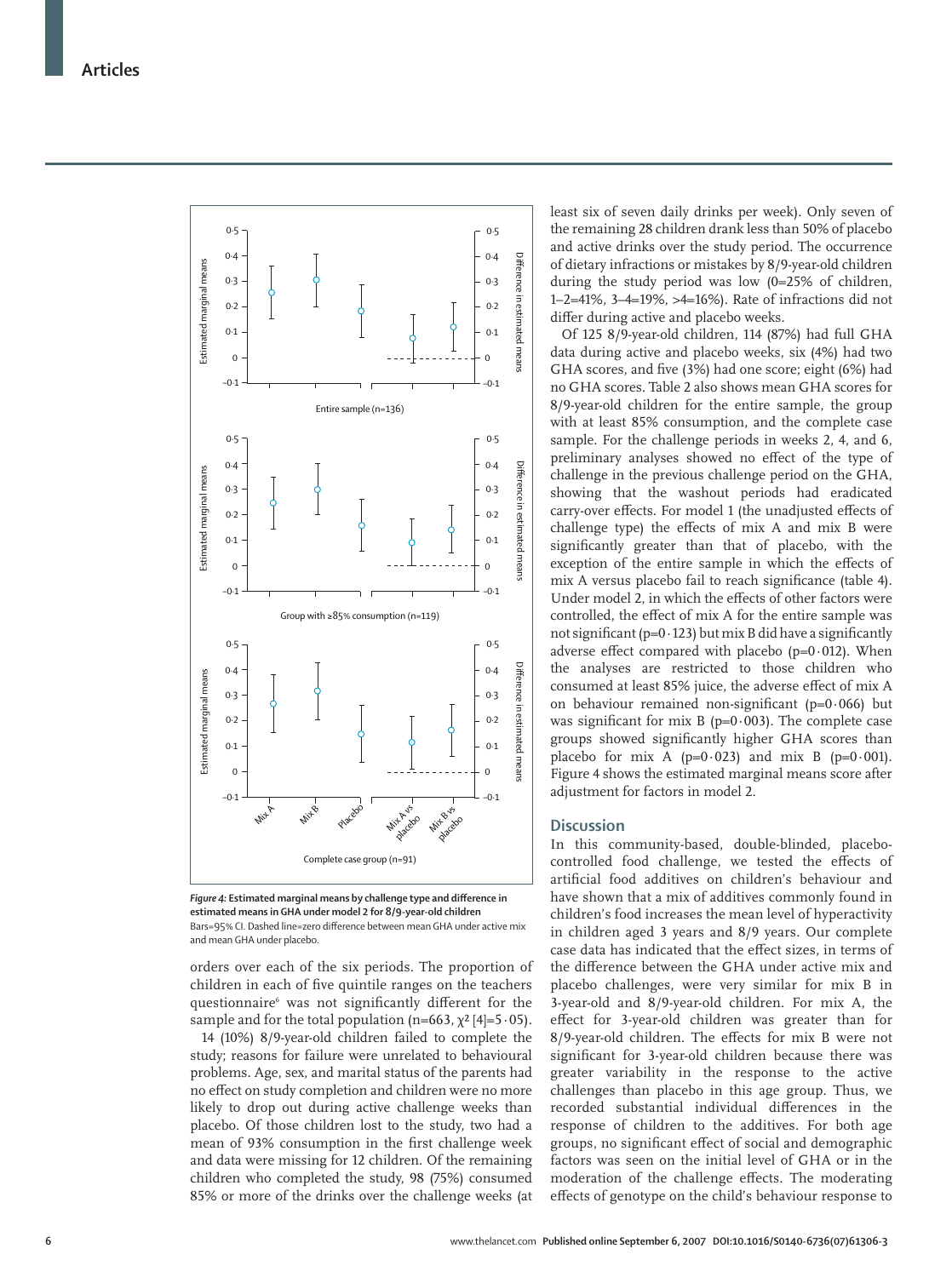AFCA are examined in a separate paper (unpublished data).

The effect sizes reported in this study are similar to those calculated in the meta-analysis by Schab and Trinh.4 They estimated the effects of AFCA on hyperactivity to be 0·283 (95% CI 0·079–0·488), falling to 0·210  $(0.007-0.414)$  when the smallest and lowest quality trials were excluded. It should be noted that this meta-analysis included studies of hyperactivity in clinical samples, whereas the present study was done on children in the general population with the full range of degrees of hyperactivity. These effect sizes recorded by Schab and Trinh are smaller than those reported for stimulant treatment for ADHD in children, for which one meta-analysis<sup>21</sup> reported a range of effect sizes from  $0.78$ (0.64–0.91) by teacher report to 0.54 (0.40–0.67) by parent report. We report effect sizes that average at about 0·18. Children with ADHD are generally about 2 SD higher on hyperactivity measures than those without the disorder,<sup>22</sup> thus an effect size of  $0.2$  is about 10% of the behavioural difference between them.

This study provides evidence of deleterious effects of AFCA on children's behaviour with data from a whole population sample, using a combination of robust objective measures with strong ecological validity, based partly on observations in the classroom and ratings of behaviour made independently by teachers and by parents in the different context of the home and applying double-blinded challenges with quantities of additives equal to typical dietary intakes. It also replicates the effects of mix A previously reported on a large sample  $(n=277)$  of 3-year-old children,<sup>5</sup> although significant effects were only seen with parental ratings in that study.

The specific deleterious compounds in the mix cannot be determined for the present study and need to be examined in subsequent studies. The effect of artificial colours needs to be differentiated from the effects of preservatives in a 2×2 design. Further investigation would also need to establish whether the age-related difference seen in the present study can be replicated-ie, the effects of mix A being greater for 3-year-old children than for 8/9-year-old children. We examined the effects of additives on changes in behaviour during an extended period in a community-based, double-blinded, placebo-controlled food challenge. A weakness in this approach is the lack of control over when the challenges are ingested in relation to the timing of measures of hyperactivity. This study design also needs extensive resources to obtain multisource and multicontext measures of hyperactivity. We have completed a pilot study showing that changes in hyperactivity in response to food additives can be produced within about 1 h. Therefore, future studies could use more feasible acute double-blinded challenges undertaken in more controlled settings.

The present findings, in combination with the replicated evidence for the AFCA effects on the behaviour of 3-year-old children, lend strong support for the case that food additives exacerbate hyperactive behaviours (inattention, impulsivity, and overactivity) in children at least up to middle childhood. Increased hyperactivity is associated with the development of educational difficulties, especially in relation to reading, and therefore these adverse effects could affect the child's ability to benefit from the experience of schooling.<sup>23</sup> These findings show that adverse effects are not just seen in children with extreme hyperactivity (ie, ADHD),<sup>4</sup> but can also be seen in the general population and across the range of severities of hyperactivity. Our results are consistent with those from previous studies and extend the findings to show significant effects in the general population. The effects are shown after a rigorous control of placebo effects and for children with the full range of levels of hyperactivity.

We have found an adverse effect of food additives on the hyperactive behaviour of 3-year-old and 8/9-year-old children. Although the use of artificial colouring in food manufacture might seem superfluous, the same cannot be said for sodium benzoate, which has an important preservative function. The implications of these results for the regulation of food additive use could be substantial.

#### **Contributors**

JS, JOW, and ES-B participated in the conception and design of the study. The Food Standards Agency assisted with the design of the study. DMC directed the execution of the study. AB, AC, DC, LD, EK, LP, and EP undertook assessments of the children and helped to develop the observational methods employed in the study. KG supervised and KL executed the nutritional aspects of the study in relation to the preparation of suitable challenge drinks and advice on diet for parents. DMC and JS analysed the data and wrote the manuscript with input from all the authors.

#### **Conflict of interest statement**

We declare that we have no conflict of interest

#### **Acknowledgments**

We thank the children, families, and teachers in the participating schools and early years settings in the Southampton area for their help and assistance with the study; and Catherine Varcoe-Baylis and Jenny Scoles and the local steering committee for their assistance, especially Ulrike Munford and the representatives from Southampton City Council Children's Services and Learning and the Southampton Early Years Development and Childcare Partnership; and the Food Standards Agency for their significant advice and input into the study. This study received funding from the Food Standards Agency (grant T07040).

#### **References**

- 1 Overmeyer S, Taylor E, Annotation: principles of treatment for hyperkinetic disorder: practice approaches for the UK. *J Child Psychol Psychiatry* 1999; **40:** 1147–57.
- 2 Feingold BF. Hyperkinesis and learning disabilities linked to artificial food flavors and colours. Am J Nurs 1975; 75: 797-803.
- Editorial. NIH consensus development conference: defined diets and childhood hyperactivity. *Clin Pediatr* 1982; **21:** 627–30.
- Schab DW, Trinh NT. Do artificial food colours promote hyperactivity in children with hyperactive syndromes? A meta-analysis of double-blind placebo-controlled trials. *J Dev Behav Pediatr* 2004; **25:** 423–34.
- 5 Bateman B, Warner JO, Hutchinson E, et al. The effects of a double blind, placebo controlled, artificial food colourings and benzoate preservative challenge on hyperactivity in a general population sample of preschool children. *Arch Dis Child* 2004; **89:** 506–11.
- 6 DuPaul GJ, Power TJ, Anastopoulos AD, Reid R, McGoey K, Ikeda M. Teacher ratings of ADHD symptoms: Factor structure and normative data. *Psychol Assess* 1997; **9:** 436–44.